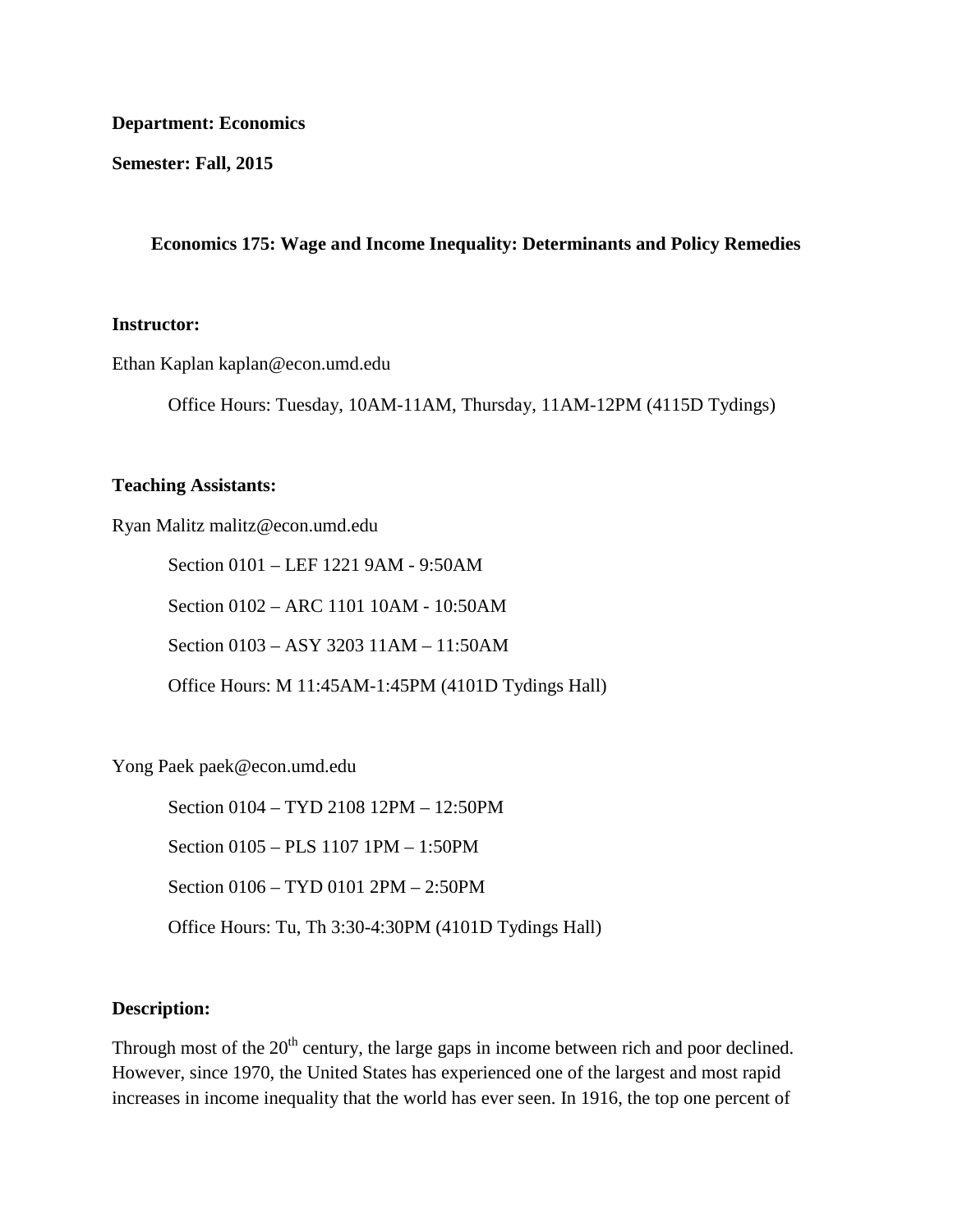income earners took home 18.5% of national income. By 1973, the share of national income earned by the top one percent had fallen to 7.7%. However, since then income inequality has risen dramatically to the point where, just before the crisis, in 2007, the share of national income earned by the top one percent had risen to 18.3%. The large increase in inequality has been at the heart of bitter public policy debates between Democrats and Republicans as well as the impetus between major social movements on the right (the tea party) as well as on the left (the occupy wall street movement).

In this course, we will investigate why people make different amounts of money, why income inequality has risen so dramatically in recent years, what public policy tools exist to counter inequality increases, and what different institutional arrangements different countries use to lower inequality. This course will introduce students to theoretical tools used by economists to understand the sources of inequality and will also show empirical evidence to better understand the changes in the wage distribution and, more generally, in the income distribution.

Students will read journal articles, magazine articles and excerpts from books. They will also engage in structured group debates during section.

**Course Requirements:** The final grade in the course will be based upon a final exam worth 35% of the grade, two opinion papers on topics of relevance to the course worth a total of 30% of the grade, a sequence of group debates and reading reports held in section worth 25% of the grade, an empirical exercise worth 5% of the grade and two short critiques of current newspaper articles on topics related to the course worth 2.5% of the grade each.

*Final Exam:* The final exam will consist of a combination of short answers and essays. Students will also be responsible for graphs illustrating major points in the course.

*Debates:* Students will be assigned teams and positions and will have a number of debates in section throughout the semester. Team members will rotate randomly from one debate to the next. Debate groups should meet outside of class to prepare. Debates will start with opening statements of five minute length from each team.

*Opinion Paper:* Two short opinion papers, one on a topic chosen by the student with TA approval due on October  $31<sup>st</sup>$  and the second on whether the United States should adopt a welfare state and why is due at the end of the semester (December 12).

*Empirical Assignment:* Students will be given data from the top incomes database. They will be required to compute aggregate statistics summarizing the inequality of income for a number of countries over time. This assignment is due on Saturday, September 20 on Elms.

*Newspaper Article Critiques:* Students will be required to pick two articles in a major US newspaper on a subject matter related to the course and discuss problems with the statistical or theoretical reasoning in the article. They should begin by summarizing the article, then critique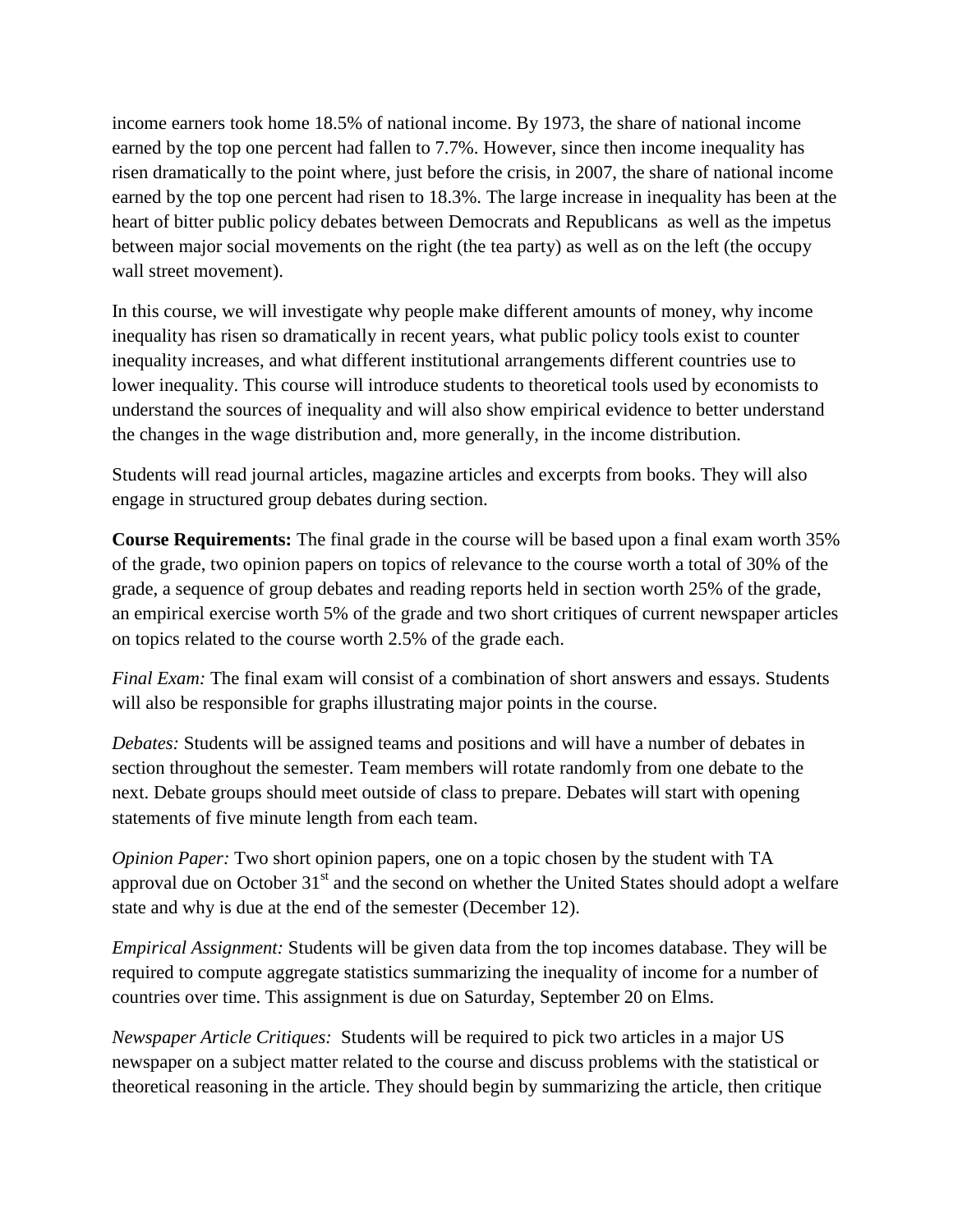the article, and finish by making suggestions to improve the article. The first is due on October  $3<sup>rd</sup>$  in section. The second is due on November  $7<sup>th</sup>$  in section.

Summary of the Components of the Final Grade: 35% Final, 30% Opinion Papers, 25% Debates, 5% Empirical Assignment, 5% Newspaper Article Critiques

# **Section 1: What is Inequality? Measurement of Inequality in Theory and Practice.**

(1.) 8/31 (M): What is inequality? An overview of income inequality, wealth inequality, consumption inequality and inequality in power.

(2.) 9/2 (W): What is income? We will discuss the functional distribution of income: capital income and labor income. We will start with the historical insights of Smith and Marx that owners of capital were compensated purely for ownership rather than work. We will also discuss whether the capital share of income is stable (Kaldor) over time and how capital shares vary across countries. We will discuss in detail the sources of information on income: tax data and consumer surveys.

Readings: Thomas Piketty: **Capital in the 21st Century**, Chapter 2, pp. 31-71.

(3.) 9/9 (W): Measuring inequality: We will discuss different theoretical measures of inequality including the Gini coefficient, variance and the 90/10 ratio.

**Empirical Assignment:** Use data set given to class (Saez data set on top income shares) and compute various statistical summary measures of inequality for a few different countries over time. Due Friday, September 18 in section.

# **Section 2: Theories of Justice – Should we care about inequality? If so, why? If not, why not? Examination of philosophical argument for and against public action trying to limit inequality.**

(4.) 9/14 (M): Values and inequality: Mills, Marx. We will discuss opposing normative philosophical theories of evaluating societies – Utilitarianism and Marxism.

Readings: Will Kymlicka, **Contemporary Political Philosophy: An Introduction,** pp. 10-48 (2nd edition), and John Roemer, **Free to Lose,** pp. 14-27.

(5.) 9/16 (W): Values and inequality: Rawls, Nozick.

Readings: Excerpts from John Rawls, **A Theory of Justice,** pp.3-46 and Robert Nozick, **Anarchy, State and Utopia,** pp. 149-182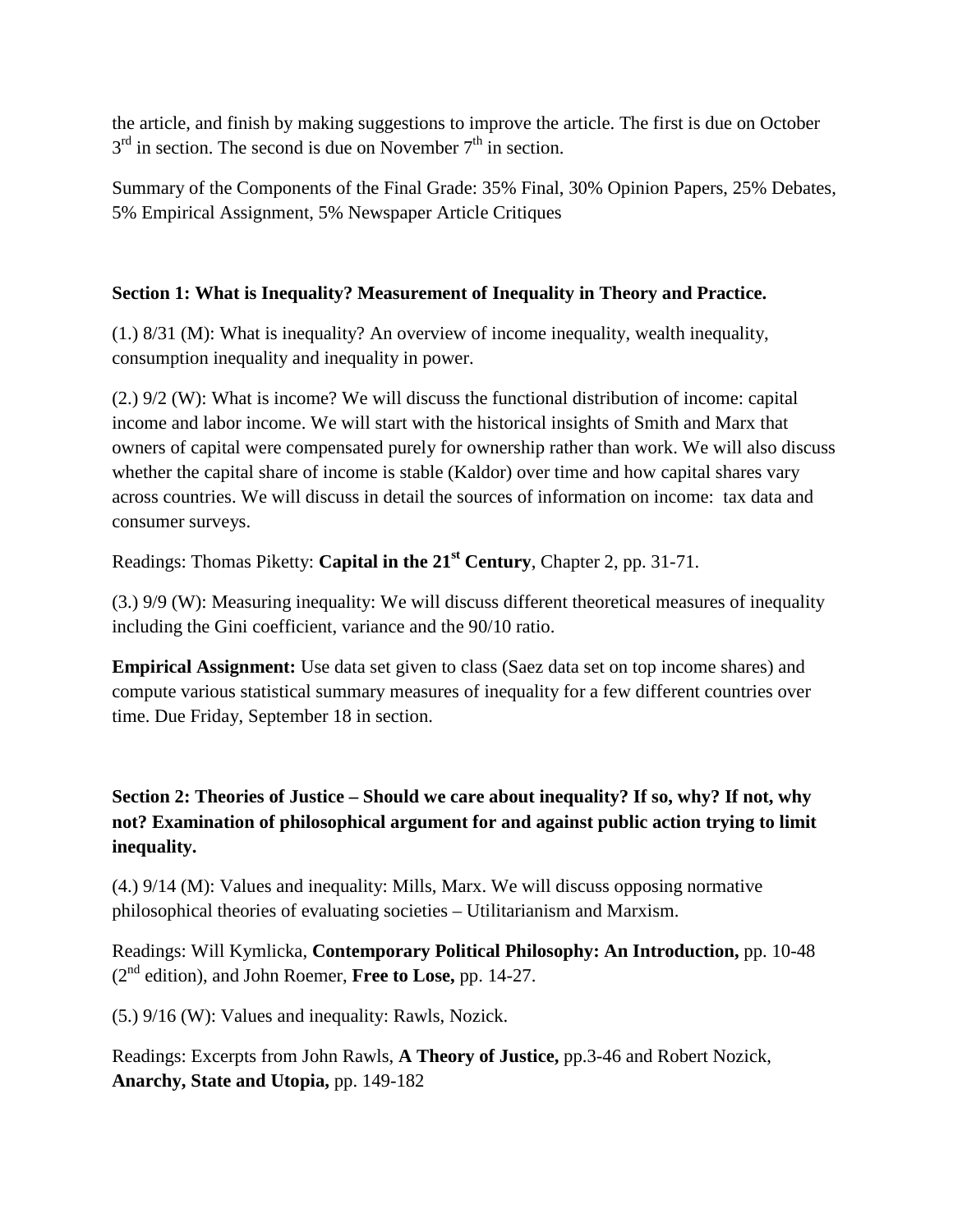(6.) 9/21 (M): Values and Inequality: Sen. Sen posits that both Nozick and Rawls want equality but of different things. Sen then discusses what should be equalized in society. Second half: wealth. What is wealth? We will discuss what wealth is and how we measure it. This will include a discussion both of Tangible wealth (equipment and structures) and intangible wealth (patents, knowledge, human capital).

Readings: Values and Inequality: Amartya Sen, "Inequality of What?" in The Tanner Lectures in Human Values, pp. 197-220

**Debate #1:** In section 9/25 (F): Utilitarianism, Marxism, Libertarianism, Rawls (four groups in section).

# **Section 3: History of Inequality**

(7.) 9/23 (W): Establish facts about income inequality in the 20th century. We will discuss the great compression and the dramatic increase in inequality since 1970s. Data problems. How far back in time can we go? What data sources do we have going back in time? (Establishing Facts)

Reading: Thomas Piketty, **Capital in the 21st Century,** Chapters 7-8, pp. 237-271

(optional) Thomas Piketty and Emmanuel Saez (2005), "Income Inequality in the United States, 1913 – 1998", *Quarterly Journal of Economics* 118(1), pp.1 – 39.

(8.) 9/28 (M): Wage inequality in the 20th century: A more detailed look at wage inequality using the book by Goldin and Katz, we will establish facts about the evolution of wage inequality in the US. Discuss differences in using household survey data and IRS data.

Reading: Claudia Goldin and Lawrence Katz, **The Race Between Education and Technology,**  Chapter 2.

## **Section 4: Theories of Inequality**

(9.) 9/30 (W): Theories of Education and wage inequality: We will introduce labor supply and labor demand and how they jointly determine wages. We will use graphs. We will discuss impacts of increased labor supply and increased labor demand. What happens if more people get education (increase in labor supply for educated, reduction in labor supply for less educated)?

(10.) 10/5 (M): Theories of education and wage inequality: We discuss alternative theories of wage determination to the neoclassical supply and demand theories: signaling theories, bargaining theories, and economic sociology theories.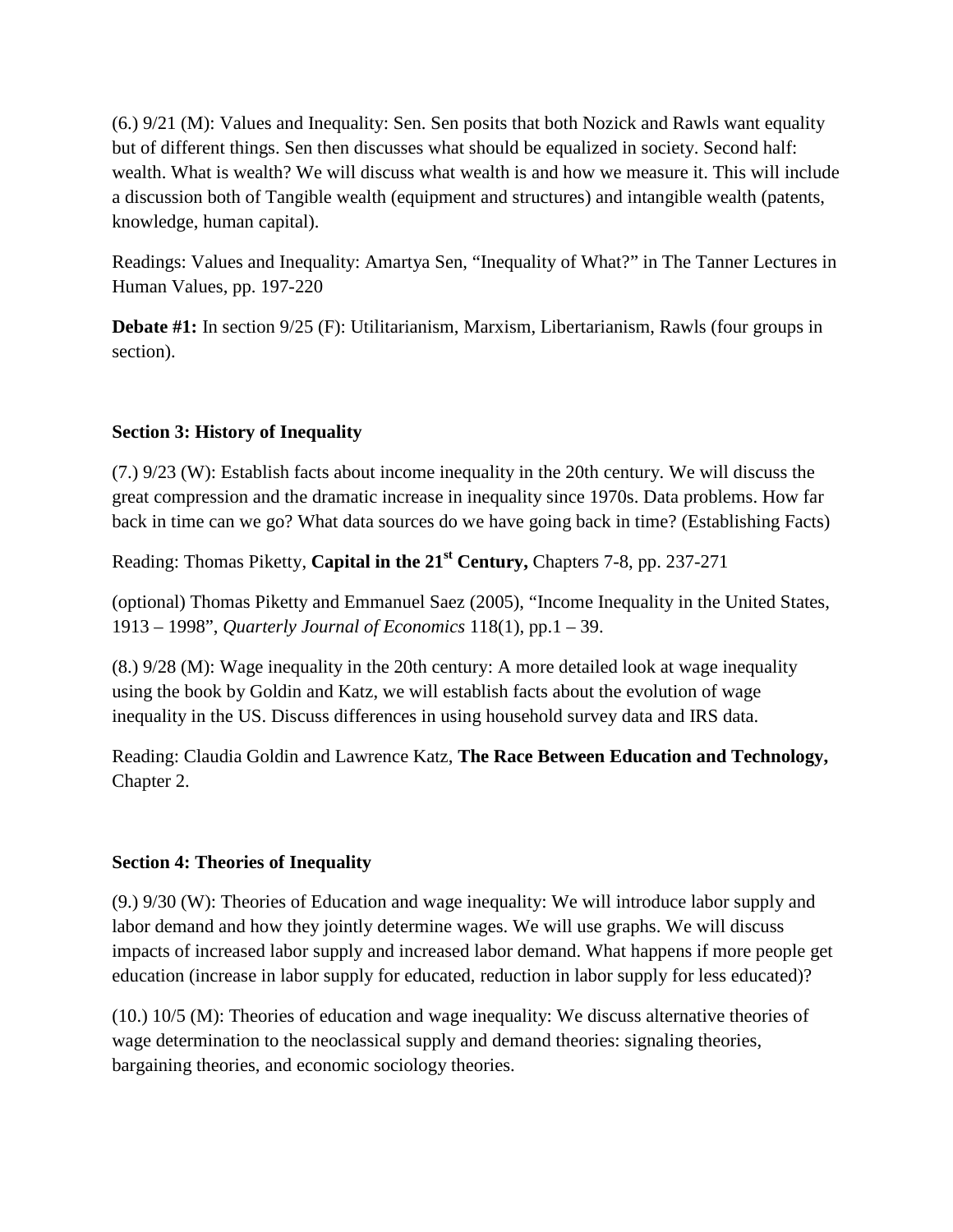(11.) 10/7 (W): Theories of education and wage inequality: We discuss theories of change in wage structure; in particular, we discuss skill-biased technical change and capital biased technical change.

## **Section 5: Capital vs. Labor**

(12.) 10/12 (M): What does capital do: returns to deferred consumption, returns to risk, returns to innovation, rent expropriation.

Reading: N. Gregory Mankiw, "Defending the One Percent", *Journal of Economic Perspectives*  Volume 27(3): pp. 21-34.

(optional): Stephen Marglin (1974), "What Do Bosses Do: The Origins and Functions of Hierarchy in Capitalist Production", *Review of Radical Political Economy* Volume 6(2), pp. 60- 112, Facundo Alvaredo, Anthony Atkinson, Thomas Pikkety, and Emmanuel Saez, "The Top 1 Percent in Historical Perspective", *Journal of Economic Perspectives* Volume 27(3): pp. 3-20.

(13.) 10/14 (W): The Dynamics of Capital Income Inequality

Reading: Thomas Piketty, **Capital in the 21st Century,** Chapter 5, pp. 164-198.

(14.) 10/19 (M) Management versus capital in historical perspective - the changing internal dynamics of the firm; chandler? Carola Frydman on inequality in pay and ceos, rents vs. efficient compensation in CEO pay.

Readings: Carola Frydman and Dirk Jenter, "*CEO Compensation"*, *Annual Review of Financial Economics* 2(1): 75-102 and Lucien Bebchuck and Jesse Fried, "Executive Compensation as an Agency Problem", *Journal of Economic Perspectives* 17(3): pp. 71-92.

(Optional): Greenwood, Robin, and David Scharfstein (2013), "The Growth of Finance", *Journal of Economic Perspectives*, Volume 27(2): 3-28 and John Cochrane (2013), "Finance: Function Matters Not Size", *Journal of Economic Perspectives,* Volume 27(2): pp. 29-50(22).

**Debate #2:** In section 10/23 (F): Group A: Does capital deserve the returns it gets? Group B: Do corporate executives deserve the returns they get? (Group B should look at the optional readings by Greenwood and Scharfstein and by Cochrane).

# **Section 6: Wage Inequality in the 20th Century: Assessing Theories**

(15.) 10/21 (W): Skill-biased technical change and labor supply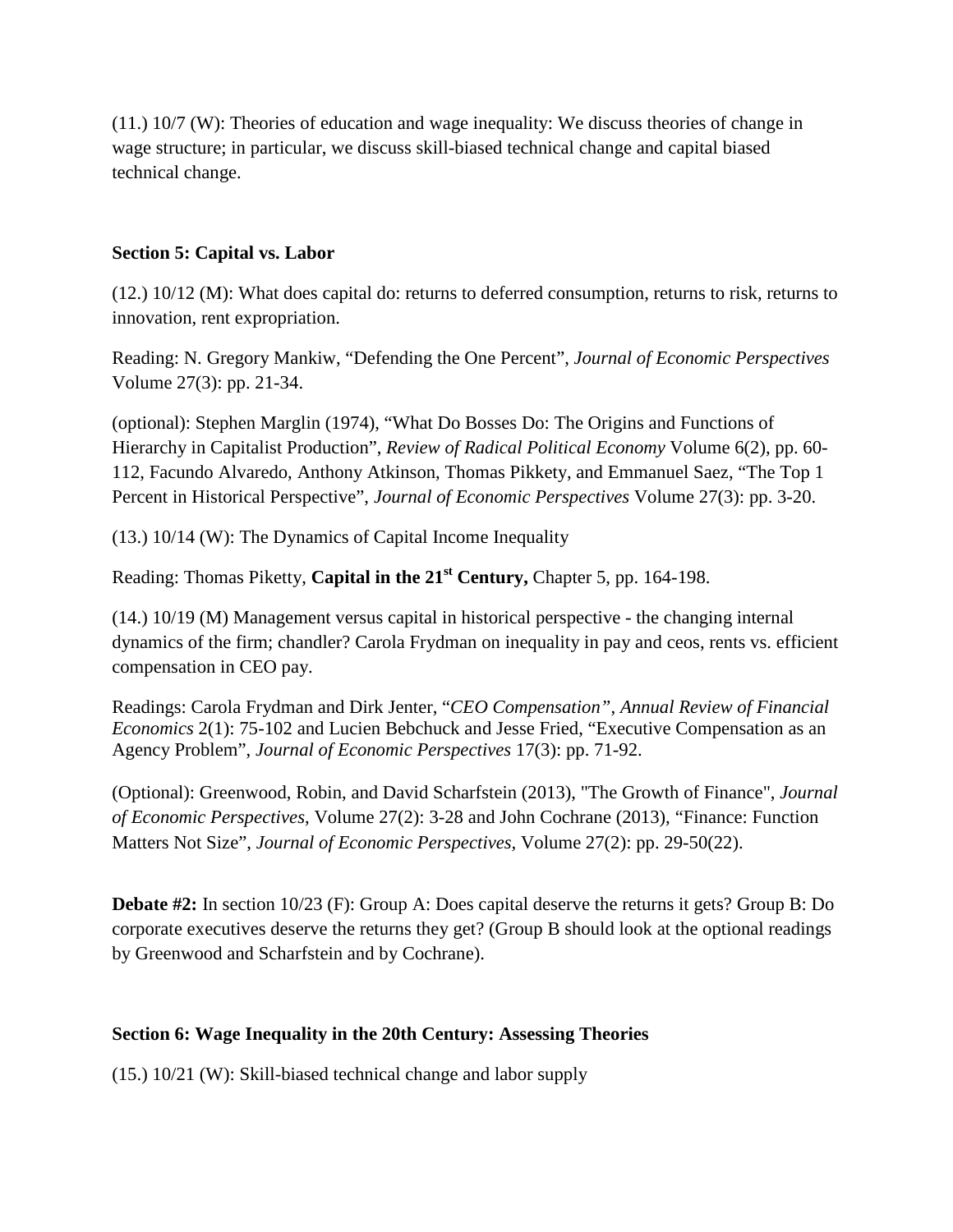Reading: Lawrence Katz and Claudia Goldin, **The Race Between Education and Technology,**  Chapter 3.

(16.) 10/26 (M): Job Polarization: The updated version of the skill-biased technical change hypothesis - the job polarization hypothesis.

Readings: David Autor, "The Polarization of Job Opportunities in the U.S. Labor Market", *Hamilton Project Working Paper* and David Autor, Lawrence Katz and Melissa Kearney, "The Polarization of the U.S. Labor Market", *American Economic Review,* Vol. 96(2), pp. 189-194 and Lawrence Mishel, John Schmitt, and Heidi Hierholz (2013), "Assessing the Job Polarization Explanation of Growing Wage Inequality", *Economic Policy Institute* Working Paper.

(optional) John DiNardo and Jorn Steffen-Pischke (1997), "The Returns to Computer Use Revisited: Have Pencils Changed the Wage Structure Too?", *Quarterly Journal of Economics,* Vol. 112(1), pp. 291-303.

**Opinion Paper #1:** Due in section 10/30 (F).

(17.) 10/28 (W): Trade and wages: Krugman, Hanson

**Readings**: Jonathan Haskel, Robert Lawrence, Edward Leamer and Matthew Slaughter (2012), *Journal of Economic Perspectives,* Volume 26(2), pp. 119–140.

(18.) 11/2 (M): Top Wages: Superstar economics.

Readings: Alan Krueger, "Rock and Roll, Economics, and the Rebuilding of the American Middle Class", [http://www.whitehouse.gov/blog/2013/06/12/rock-and-roll-economics-and](http://www.whitehouse.gov/blog/2013/06/12/rock-and-roll-economics-and-rebuilding-middle-class)[rebuilding-middle-class.](http://www.whitehouse.gov/blog/2013/06/12/rock-and-roll-economics-and-rebuilding-middle-class)

(19.) 11/4 (W): Institutions: norms, unions, internal labor markets - impact of unions; changes in social norms

Readings: (optional) Nicole Fortin and Thomas Lemieux (1997), "Institutional Changes and Rising Wage Inequality: Is There a Linkage?", *Journal of Economic Perspectives* Vol. 11(2), pp. 75-96.

(20.) 11/9 (M): Institutions: norms, unions, internal labor markets II

Readings: David Card and John DiNardo (2002), "Skill-Biased Technological Change and Rising Wage Inequality: Some Problems and Puzzles", *Journal of Labor Economics* Vol. 20(4), pp. 733-783.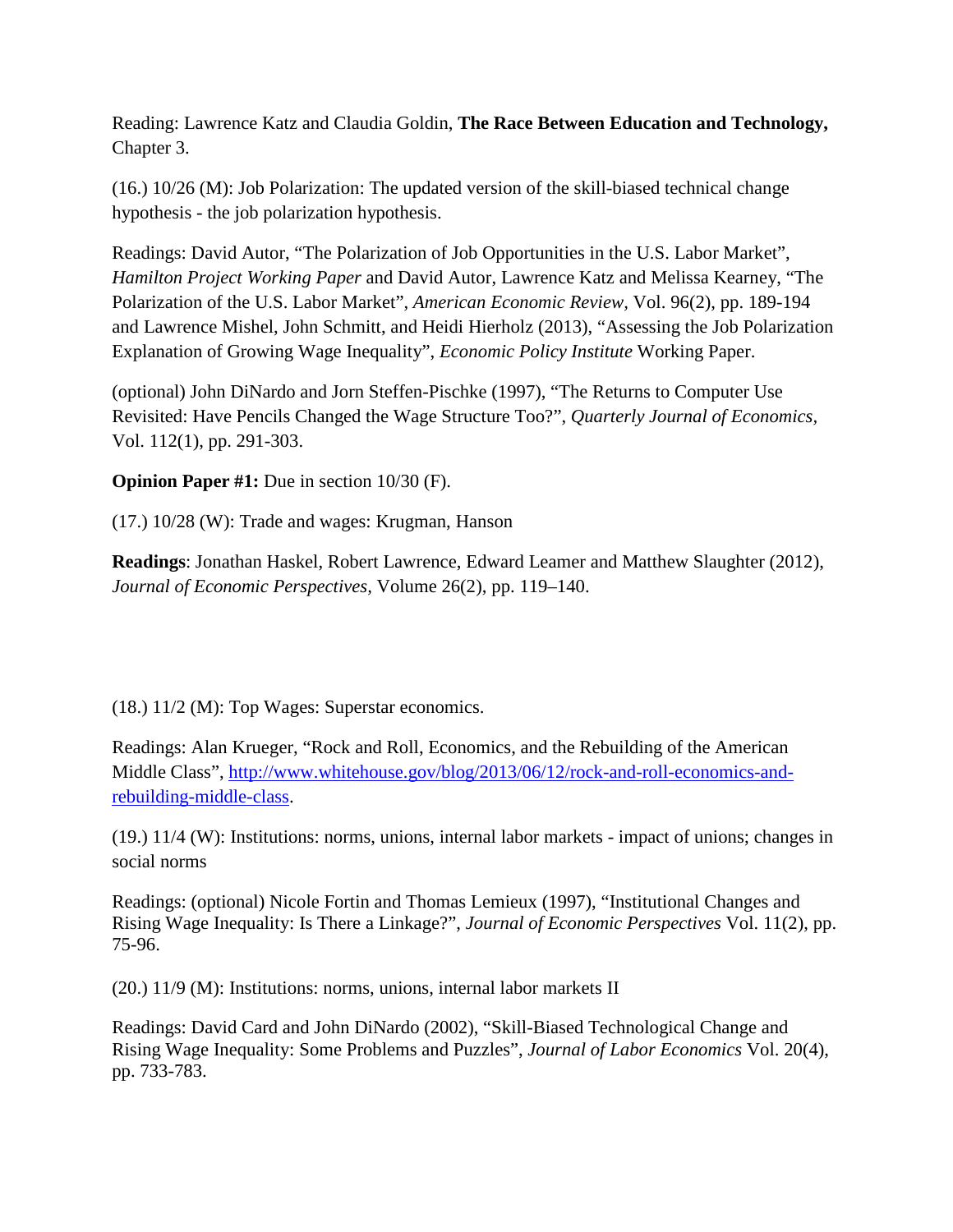**Debate #3**: In section: 11/13 (F): Which is responsible for the dramatic increase in inequality? (A.) De-unionization, (B.) Falling Minimum Wage, (C.) Skill-biased technical change, (D.) Slowdown in educational attainment.

## **Section 7: Inequality and Public Policy**

(21.) 11/11 (W): Policy: We will discuss the minimum wage and the Earned Income Tax Credit (EITC) in terms of their impact on lowering poverty. We will also discuss policy complementarity between the minimum wage and the EITC.

Arindrajit Dube, *Senate HELP Committee Testimony*", pp. 1-21.

(22.) 11/16 (M): Labor Law: We will discuss the impact of labor unions and works councils on wage distributions.

Readings: Richard Freeman and James Medoff (1984), **What Do Unions Do?,** pp. 43-60 (Chapter 3), pp. 78-93 (Chapter 5) and pp. 150-161 (Chapter 10)**.**

(23.) 11/18 (W): Tax Policy: We will discuss the various different types of taxes in the United States – Federal, state and local income taxes, social security taxes, property taxes, the capital gains and dividends taxes, and sales taxes. We will give empirical evidence on how much each of the different sources of tax revenue contribute to total revenue collection by the government and how progressive the different types of taxation are.

Readings: Thomas Piketty, **Capital in the 21st Century**, Chapters 14 and 15, pp. 493-540

**Oral Report**: In groups, read and report on assigned chapters of **Works Councils: Consultation, Representation, and Cooperation in Industrial Relations,** edited by Joel Rogers and Wolfgang Streek and report in section: 11/20 (F).

(24.) 11/23 (M): Social Safety Net Policy: Here we will discuss social safety net policy for the elderly such as Medicare and Social Security and well as for the poor such as Medicaid and Housing Vouchers. We will discuss the progressivity of Social Security and Medicare. We will also discuss criticisms of these safety net programs.

Reading: Rebecca Blank and Maria Hanratty (1993), "Responding to Need: A Comparison of the Social Safety Net in Canada and the United States" in David Card and Richard Freeman editors, **Small Differences That Matter: Labor Markets and Income Maintainence in Canada and the United States.**

**Debate #4:** In Section: 12/4 (F): What policies should we adopt to reduce inequality in the United States? (Decided upon by the groups).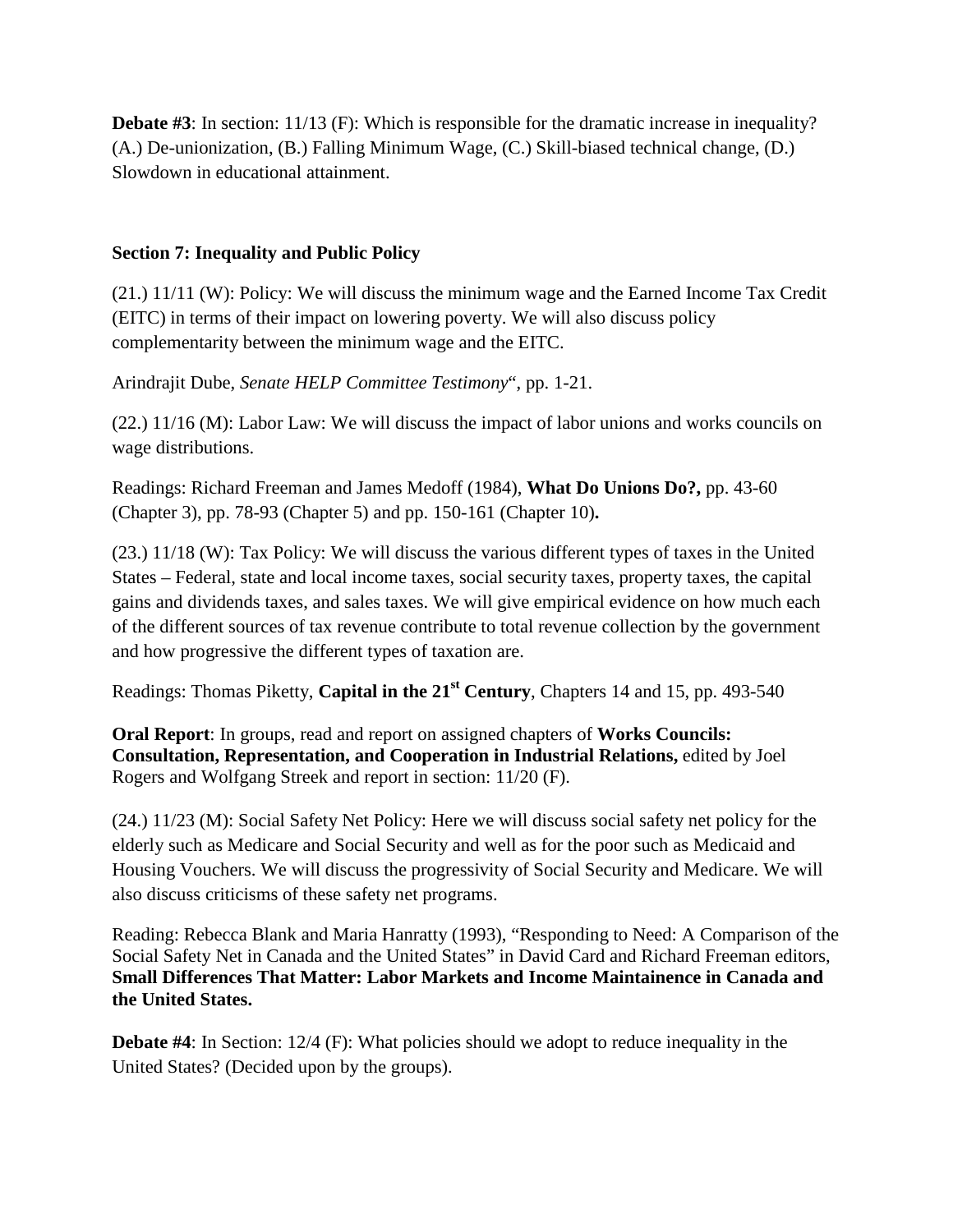## **Section 8: Varieties of Capitalism**

(25.) 11/25 (W): Cross-country comparisons: Sweden vs. Switzerland vs. US;

### Readings: Richard Freeman, **Working Under Different Rules**, pp. 1-29.

(26.) 11/30 (M): Cross-country comparisons: Sweden vs. Switzerland vs. U.S.; universalist vs. particularist policies; varieties of capitalism

Readings: Alberto Alesina and Edward L. Glaeser, **Fighting Poverty in the US and Europe: A World of Difference,** pp. 15-54.

(27.) 12/2 (W): American exceptionalism: slavery, majoritarianism (sassoon - one hundred years of socialism), cultural values and beliefs

Jonus Pontusson (2006), "The American Welfare State in Comparative Perspective: Reflections on Alberto Alesina and Edward L. Glaeser, **Fighting Poverty in the US and Europe,** *Perspectives on Politics* Vol. 4(2), pp. 315-326 and Donald Sassoon, **One Hundred Years of Socialism: The West European Left in the Twentieth Century,** pp. 137-166.

### **Section 9: Income Inequality and Politics**

(28.) 12/7 (M): Income inequality and political inequality

Excerpts from Larry Bartels (2008), **Unequal Democracy: The Political Economy of the New Guilded Age**, pp. 252-282.

(29.) 12/9 (W): Inequality and social movements: the tea party, occupy, the communist party, organizing capital vs. organizing labor.

Ethan Kaplan and Arindrajit Dube (2012), "Occupy Wall Street and the Political Economy of Inequality", *Economist's Voice* 9(3), pp. 1-5 and Adam Bonica, Nolan McCarty, Keith Poole, and Howard Rosenthal (2013), "Why Hasn't Democracy Slowed Rising Inequality?", *Journal of Economic Perspectives*, Vol. 27(3), pp. 103-124.

Last two sections: presentation (5 minutes each) on literature review of topic related to income inequality (i.e. impact of NAFTA)

**Opinion Paper:** Due in section 12/11 (F).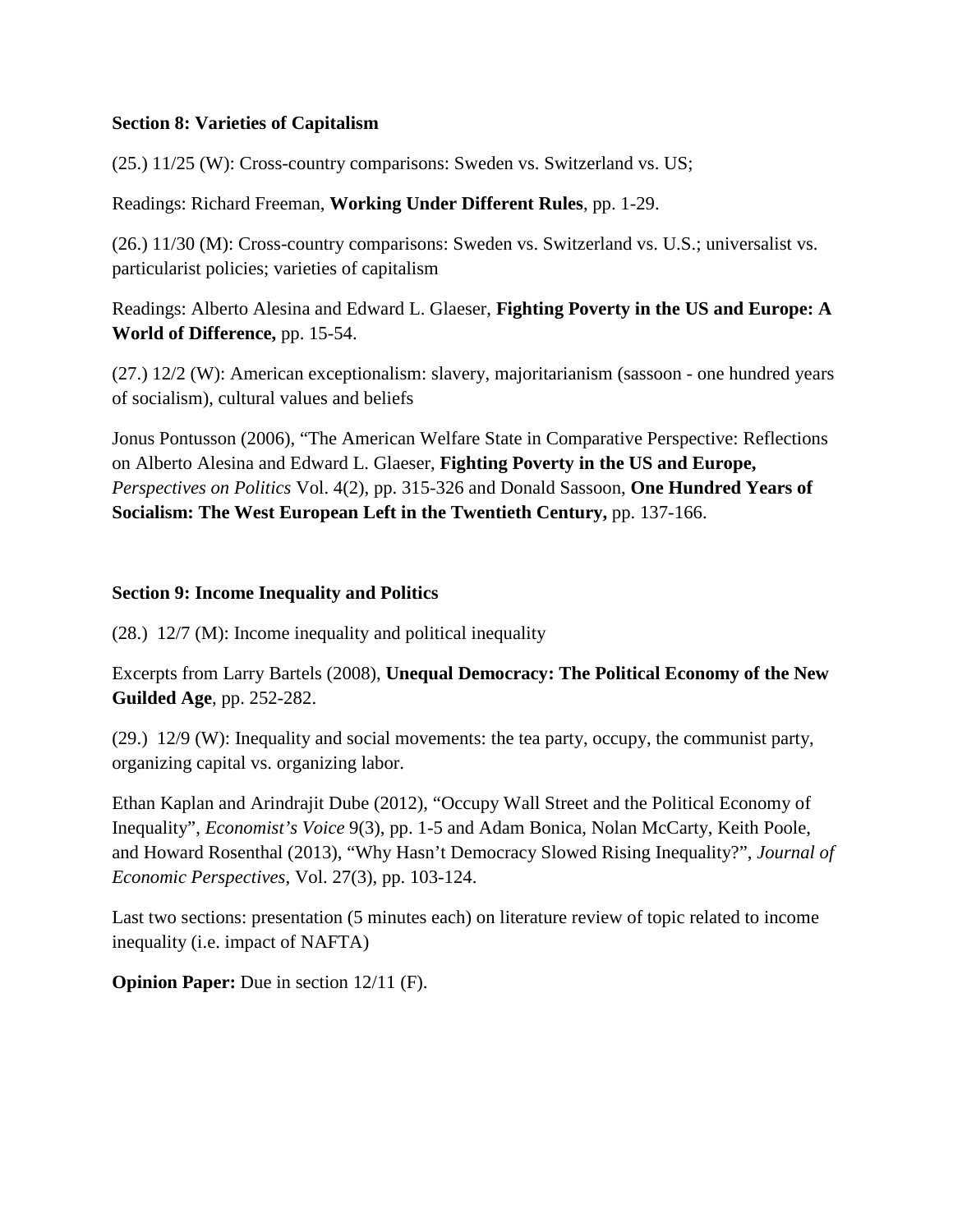### **Due Date Summary:**

**Empirical Assignment:** Due via Elms on  $9/18$  (F). Use data set given to class (Saez data set on top income shares) and compute various statistical summary measures of inequality for a few different countries over time.

**Debate #1:** In section 9/25 (F): Utilitarianism, Marxism, Libertarianism, Rawls (four groups in section).

**Newspaper Critique 1:** In section 10/2 (F).

**Debate #2:** In section 10/23 (F): Do capital and executives deserve the returns they get?

**Opinion Paper #1:** In section  $10/30$  (F).

**Newspaper Critique 2:** In section 11/6 (F).

**Debate #3**: In section: 11/13 (F): Which is responsible for the dramatic increase in inequality? Skill-biased technical change, a slowdown in educational attainment or changes in institutions?

**Oral Report**: Read a chapter of **Works Councils: Consultation, Representation, and Cooperation in Industrial Relations,** edited by Joel Rogers and Wolfgang Streek and report in section: 11/20 (F).

**Debate #4:** In Section: 12/4 (F): What policies should we adopt to reduce inequality in the United States?

**Opinion Paper 2:** Due in section 12/11 (F).

#### **Course Policies:**

Please read through this section of the syllabus at the beginning of the semester and refer to it again throughout the semester, particularly in advance of exams and assignment due dates. Additional notes on assessments:

1. Department of Economics policy on grading requires instructors to use the grading system announced at the beginning of the semester in all cases and with no exceptions. There will be no opportunities for extra credit.

2. University policy regarding the circumstances in which professors are obliged to provide make-up examinations is available online at www.inform.umd.edu/ugradcat/